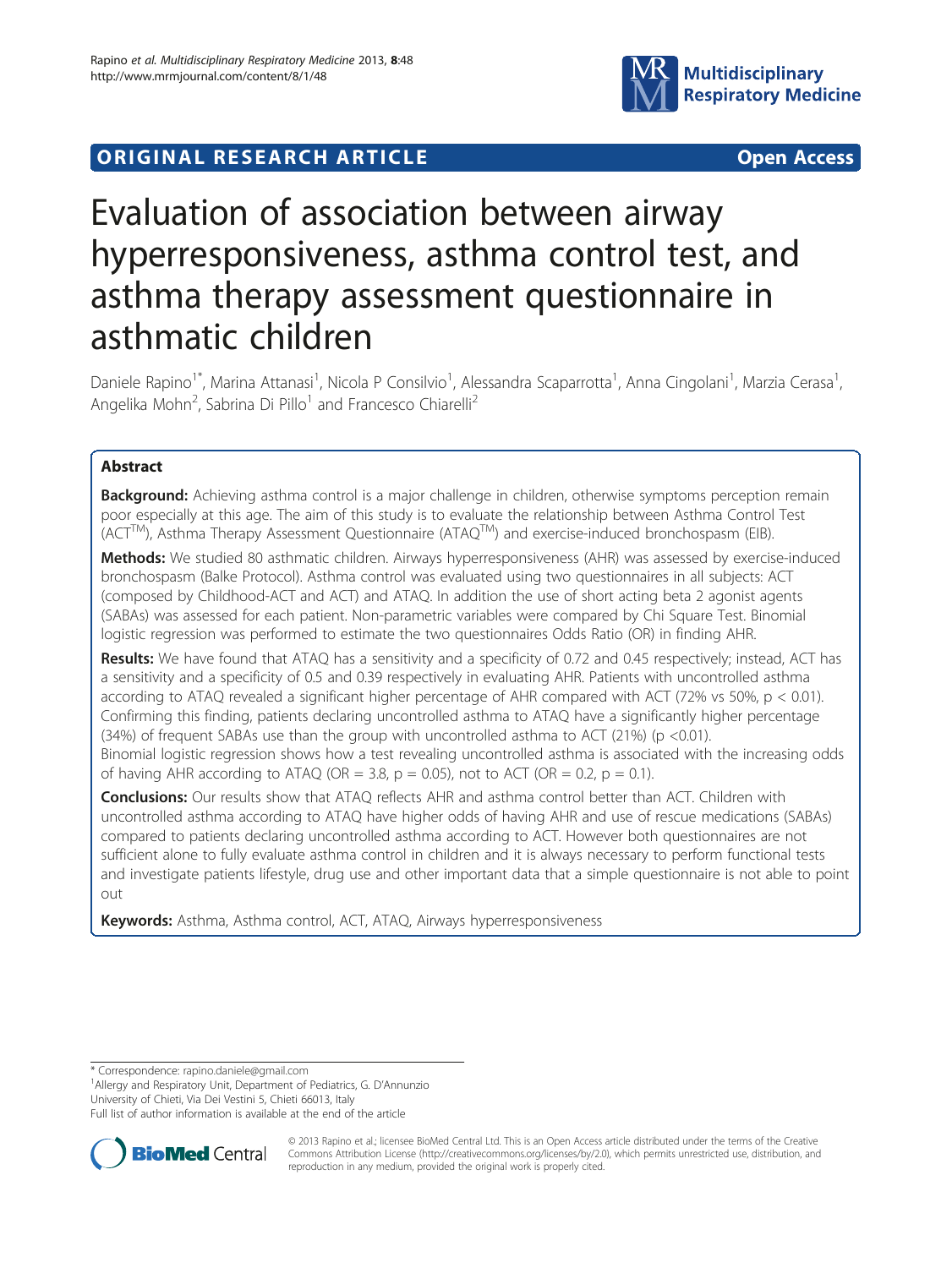### Background

Asthma prevalence increased during the last decade. Compared with adults, children had higher rates for asthma primary care and Emergency Department visits, but similar hospitalization rates, and lower death rates [\[1\]](#page-4-0).

In spite of recent advances in the detection and treatment of this pathology, asthma remains a cause of significant morbidity and constitutes an economic burden for the society.

Asthma is one of the major causes of emergency visits per year [\[2](#page-4-0)] and is the third leading cause of preventable hospitalization [[3](#page-4-0)].

A divergence between perception of asthma control in patients and asthma control according to guidelines is indubitably present. In a study on several hundred asthmatic patients, despite the fact that 90% of patients were satisfied with their asthma treatment results, just 50% of them had an acceptable asthma control according to guidelines [[4\]](#page-4-0).

Asthma management and, in particular, early detection of asthma symptoms remain a crucial objective of clinical control for this disease.

Several asthma control questionnaires promising better evaluation of the asthmatic patients have been validated but the information regarding their differences is at present scarce in the literature on this subject.

In this study we assessed Asthma Control Test (ACT™), a validated auto-administered questionnaire that ascertains clinical control in asthmatic patients by few simple questions [[5,6](#page-4-0)] and Asthma Therapy Assessment Questionnaire (ATAQ™), a short administrable questionnaire developed to assist clinicians and health plans to identify children at risk for adverse outcomes of asthma [[7\]](#page-4-0).

In addition all subjects performed an incremental treadmill exercise test following a standard Balke protocol [[8,9\]](#page-4-0). Stress tests have been considered in the "PRACTALL Consensus" as additional tools to evaluate the efficacy of asthma therapy and asthma control [\[10](#page-4-0)]. The aim of this study was to evaluate the correlations between these two questionnaires and a standardized stress test. As a second outcome ATAQ and ACT were compared in order to highlight the differences between them and underline when and why one of these asthma control questionnaires should be used.

### Methods

### **Subjects**

Eighty children (53 boys and 27 females) were recruited from the Allergy, Pulmonology and Immunology Division of Pediatric Department, University of Chieti, Italy. All patients were previously diagnosed with asthma without any other respiratory illness. Study population is shown in Table 1 and Table 2.

### Table 1 Characteristics of study population

| Sex M/F                                        | 53/27         |
|------------------------------------------------|---------------|
| Age (years, mean $\pm$ standard deviation, SD) | $9.6 \pm 3.3$ |
| Beta 2 agent use $+/-$                         | 45/35         |
| AHR (Balke protocol) $+/-$                     | 46/34         |
| $ACT +/-$                                      | 12/68         |
| $ATAO +/-$                                     | 22/58         |

Asthma was classified according to Global INitiative for Asthma guidelines [\[11](#page-4-0)] as intermittent, mild persistent, moderate persistent, or severe persistent asthma. The diagnosis was established by a single pediatric respiratory physician according to American Thoracic Society European Respiratory Society (ATS/ERS) criteria [[12\]](#page-4-0) on the basis of a clinical history of repeated episodes of coughing, dyspnea, and wheezing.

### Lung function evaluation

Lung function evaluation was performed by flow/volume curves in the standing position with nose-clip until two consecutive technically acceptable curves were achieved, according to ATS/ERS guidelines [[9\]](#page-4-0). The main spirometric parameters included forced expiratory volume in 1 second  $(FEV_1)$ , forced vital capacity (FVC), the ratio  $FEV<sub>1</sub>/FVC$ , and forced expiratory flows between 25% and 75% of the FVC [\[10](#page-4-0)]. All lung function parameters were expressed as a percentage of theoretical values for age, gender, and height according to Quanjer et al [[13\]](#page-4-0).

### Airways hyperresponsiveness (AHR) assessment

The subjects performed an incremental treadmill exercise test following a standard Balke protocol [[8,9\]](#page-4-0); as suggested for clinical stress test in children, temperature was in the range of 20–24°C with a relative humidity between 50% and 60%. All patients reached a heart rate higher than 80% of the predicted maximum (calculated as 220 less the age in years), according to ATS/ERS recommendations for exercise challenge test in children [[14\]](#page-4-0). Spirometry was measured at 1, 3, 5, 10, and 20 minutes after the exercise. The patients performed two spirometries every minute; the best of the two performed curves was selected as the representative value at each interval, but the differences between the two values of

### Table 2 Basal spirometry

| <b>Basal spirometry</b> | Mean $\pm$ SD |
|-------------------------|---------------|
| FEV <sub>1</sub> %      | $109 + 11$    |
| FVC%                    | $99 + 12$     |
| $FEF_{75}\%$            | $111 \pm 31$  |
| FEF <sub>50</sub> %     | $100 + 18$    |
| $FEF_{25}\%$            | $99 + 12$     |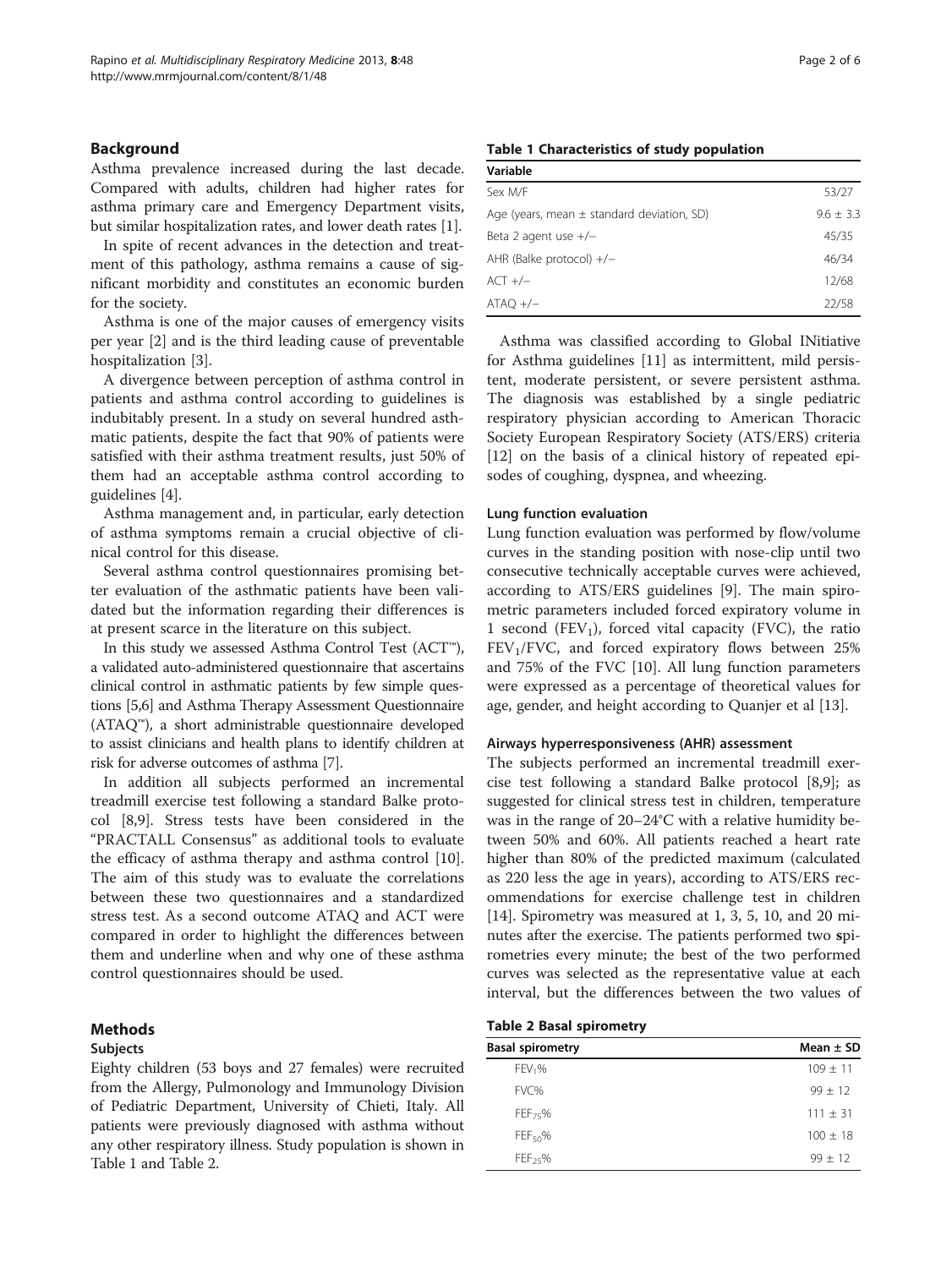<span id="page-2-0"></span> $FEV<sub>1</sub>$  had to be <5%. A bronchial obstruction response to exercise was considered positive when the  $FEV<sub>1</sub>$  reduction was greater than 10% from baseline [[15](#page-4-0)]. Exercise response was defined as the greatest fall in  $FEV<sub>1</sub>$  expressed as a percentage of the baseline values.

### Asthma control

Levels of asthma control were evaluated by two questionnaires in all subjects: 1) the ACT (the 5 questions ACT for children over 12 years old and the 7 questions Childhood ACT for the children from 4 to 11 years old) and 2) the ATAQ (we used the 7 questions version validated for children and teens from 5 to 17 years old).

Because these are considered auto-administrable questionnaire they were filled out by children and parents: ACT (>12 years) was completed by children themselves, ACT (4–11 years) by children and parents, while ATAQ was completed entirely by the parents.

Questionnaires were filled in before patients performed any other procedures; in addition physicians were available to assist the completion of the questionnaires if the parents or children had some questions about semantic or conceptual understanding.

Patients with a score under 19 for ACT and above 1 for ATAQ according to the literature [\[5,7](#page-4-0)] (Tables 3,4,5) were considered having uncontrolled asthma.

### Beta 2 agonist use

During the clinical evaluation the physician collected information about the use of SABAs and children were stratified if they need to use this class of drugs more than 2 times during the last month (frequent SABAs use).

### Statistical analysis

The two groups (ATAQ and ACT) have been studied for non-parametric variables by Chi Square Test. For each questionnaire it was obtained the sensitivity and specificity in achieving AHR. Binomial logistic regression was performed to estimate the two questionnaire Odds Ratio (OR) in finding AHR; p < 0.05 was considered significant.

### Table 3 ASTHMA CONTROL TESTfor children over 12 years of age

| -1.            | In the past 4 weeks, how much of time did your asthma keep<br>you from getting as much done at work, school or at home?                                                                         |
|----------------|-------------------------------------------------------------------------------------------------------------------------------------------------------------------------------------------------|
| 2.             | During the past 4 weeks, how often have you had shortness of<br>breath?                                                                                                                         |
| 3.             | During the past 4 weeks, how often did your asthma symptoms<br>(wheezing, coughing, shortness of breath, chest tightness or pain)<br>wake you up at night or earlier than usual in the morning? |
| $\overline{4}$ | During the past 4 weeks, how often have you used your rescue<br>inhaler or nebulizer medication (such as albuterol)?                                                                            |
| 5.             | How would you rate your asthma control during the past<br>4 weeks?                                                                                                                              |

# Table 4 ASTHMA CONTROL TEST (children from 4 to 11 years of age)

| How is your asthma today?<br>1. |
|---------------------------------|
|---------------------------------|

- 2. How much a problem is your asthma when you run, exercise or play sports?
- 3. Do you cough because of your asthma?
- 4. Do you wake up during the night because of your asthma?
- 5. During the last 4 weeks, how many days did your child have any daytime asthma symptoms?
- 6. During the last 4 weeks, how many days did your child wheeze during the day because of asthma?
- 7. During the last 4 weeks, how many days did your child wake up during the night because of asthma?

SPSS (version 17.0 SPSS, Inc, Chicago, III) was used for data analysis.

### Ethical committee and informed consent

The study was approved by the ethical committee of the University of Chieti. Written informed consent was obtained by all parents and the study was performed in accordance with Helsinki Declaration (1964).

### Results

Exercise AHR was present in 60% of patients. While with ACT 85% of patients declared a good and 15% a bad asthma control, with ATAQ the well-controlled patients were reduced to 72.5% and the uncontrolled ones increased to 27.5%.

Patients with a score showing controlled asthma presented AHR in 55% and 61% respectively for ATAQ and ACT; patients with a score showing uncontrolled asthma presented AHR in 72% and 50% respectively for ATAQ and ACT (Table [6\)](#page-3-0).

Considering the international accepted cut off for ATAQ and ACT, we have found that ATAQ has a sensitivity and a specificity of 0.72 and 0.45 respectively,

## Table 5 ATAQ questionnaire (for children & teens, from 5 to 17 years old)

In the past 4 weeks, did your child: 1. Have wheezing or difficulty breathing when exercising?

- 2. Have wheezing during the day when not exercising?
- 3. Wake up at night with wheezing or difficult breathing?
- 4. Miss days of school because of his/her asthma?
- 5. Miss any daily activities (such as playing, going to a friend's house, or any family activity) because of asthma?
- 6. Does your child use an inhaler or a nebulizer for quick relief from asthma symptoms? (multiple choice question)
- 7. Do you believe that your child's asthma was well controlled in the past 4 weeks?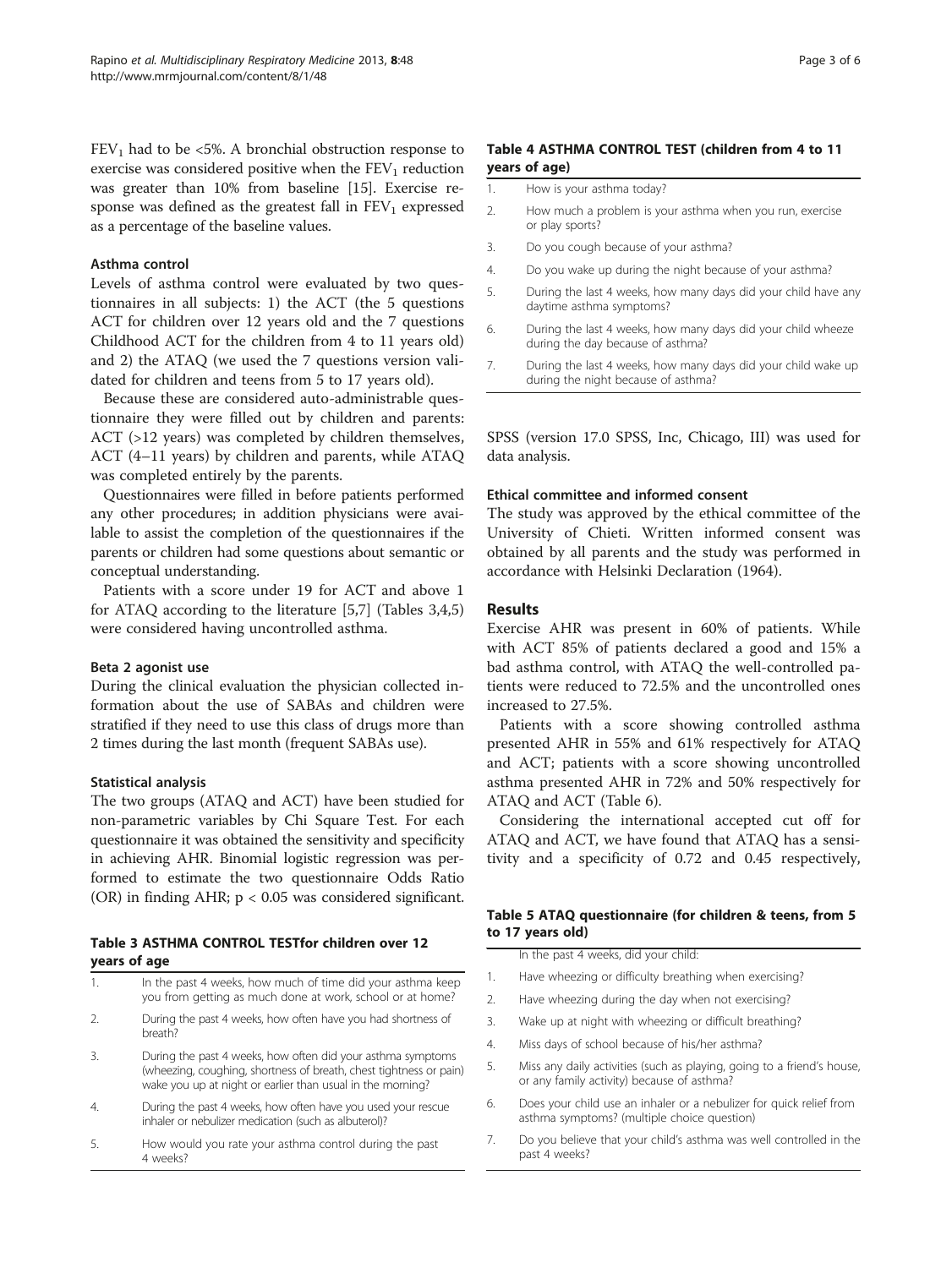<span id="page-3-0"></span>Table 6 Percentage of positive and negative exercise induced AHR tests in patients with controlled and uncontrolled asthma according to ATAQ and ACT

| Questionnaire              | AHR positive (%) | AHR negative (%) |
|----------------------------|------------------|------------------|
| Uncontrolled asthma (ACT)  | 50               | 50               |
| Uncontrolled asthma (ATAQ) | 72               | 28               |
| Controlled asthma (ACT)    | 61               | 49               |
| Controlled asthma (ATAQ)   | 55               | 45               |

instead ACT has a sensitivity and a specificity of 0.5 and 0.39 respectively in evaluating AHR.

Binomial logistic regression confirmed how a test revealing uncontrolled asthma is associated with the odds of having AHR for the ATAQ (OR = 3.8,  $p = 0.05$ ), not for the ACT (OR =  $0.2$ , p = 0.1).

In fact patients with a score showing uncontrolled asthma according to ATAQ had a significantly higher percentage of AHR compared to patients with uncontrolled asthma according to ACT (72% vs 50%,  $p < 0.01$ ).

Furthermore, we found that patients having uncontrolled asthma to ATAQ had a significantly higher percentage (34%) of frequent SABAs use than the group with uncontrolled asthma according to ACT (21%) ( $p < 0.01$ ).

### **Discussion**

Despite the improvement in asthma knowledge and therapies, asthma control remains a difficult objective to achieve. Increasingly recognized is the importance of tools developed to help physicians and patients measuring asthma symptoms especially in children [\[16](#page-4-0)].

Many questionnaires have been developed to evaluate asthma patients, but additional studies in different populations are still required to assess their validity and clinical utility in comparison with objective tests.

ACT is an auto-administrable, easy-to-use validated questionnaire, composed of a few simple questions. These features render it very useful in screening and evaluating patients at home. ACT score is related to the specialists evaluation, and studies published in literature have shown that an improvement in  $FEV<sub>1</sub>$  in two different visits is reflected by/correlates with an improvement in ACT score [[17](#page-4-0)[,18](#page-5-0)].

On the contrary, some studies have demonstrated that the ACT could overestimate asthma control and does not have a direct and strong correlation with lung function [[19\]](#page-5-0).

ATAQ consists of a form validated for all patients under the age of 18. A large study has shown that ATAQ could be useful in identifying children needing more intensive asthma management. Patients with the worst asthma control using the pediatric ATAQ questionnaire had significantly higher rates of asthma-related hospitalizations, emergency room or emergency care and doctor visits/ medical appointments than those with good control [[20\]](#page-5-0).

ATAQ showed to correspond well with asthma control, with measures of physical health, psychosocial health, resources use, and family impact. It seems to help healthcare with asthma management plans, in fact it was shown to be significantly and positively associated with symptoms and parental satisfaction [\[7](#page-4-0)].

Few studies have been published about the relationships between ACT or ATAQ and AHR. In particular, no studies have been carried out to study the same population with both questionnaires and comparing the two questionnaires with a validated stress test [\[21,22](#page-5-0)]. This is an important feature to investigate due to the fact that stress tests have been shown to be useful in evaluating asthma control and the efficacy of asthma therapy as indicated in the PRACTALL consensus [\[10](#page-4-0)].

The lack of concordance between ACT results and AHR is in agreement with the literature [\[21,22](#page-5-0)], whereas there was no information or studies published about ATAQ.

We have found that children with uncontrolled asthma to ATAQ have a significantly higher probability of having AHR compared with patients having uncontrolled asthma with ACT.

In fact, patients with uncontrolled asthma to ATAQ presented a significantly higher percentage of positive stress tests than ACT; this finding suggests that a patient with uncontrolled asthma according to ATAQ is more likely to experience airways hyper- reactivity compared to ACT.

After evaluating ATAQ and ACT in patients with uncontrolled asthma and comparing these patient subgroups, we noted that patients with a score showing uncontrolled asthma according to ATAQ questionnaire had a significantly higher rate in beta 2 agonist agents use than patients with uncontrolled asthma according to ACT. This finding confirms how patients with a score showing uncontrolled asthma according to ATAQ more likely have AHR, but they also present higher use of rescue medication, emphasizing that there is a better correlation between ATAQ, asthma control and AHR compared to ACT. Instead, in both questionnaires, a score showing good asthma control provides no information regarding airways hyperreactivity.

Additional studies on asthma control and AHR are necessary to investigate perception of symptoms by the patients during exercise and the degree of airways hyperreactivity.

The inability of a simple questionnaire to reveal AHR could be explained because children experiencing mild asthma symptoms may consider these normal, and in this case they will not report any problem filling out the questionnaire. This consideration is confirmed in literature, in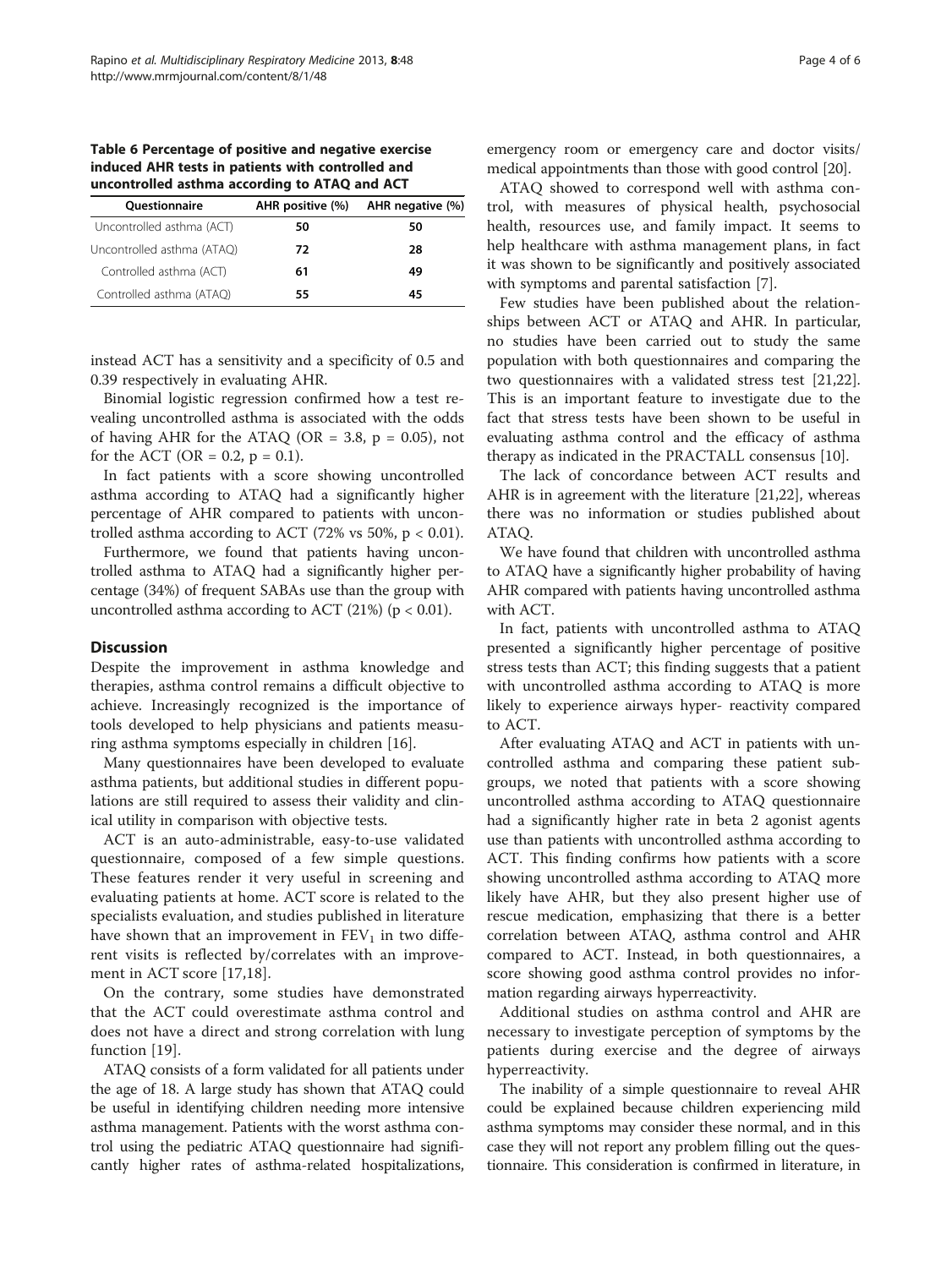<span id="page-4-0"></span>fact Panditi et al. found no correlation between asthma perception declared by children and exercise induced bronchospasm during exercise [\[23\]](#page-5-0).

As a second explanation, asthmatic patients tend to change their lifestyle avoiding exercise, a possible trigger of bronchospasm and symptoms related to AHR; so they could not experiment asthma symptoms because they do not reach a significant exercise threshold.

Despite both ACT and ATAQ lack specificity in detecting AHR, in our study children with uncontrolled asthma to ATAQ have higher percentage of AHR compared to those with uncontrolled asthma to ACT.

ATAQ has a simple score system: all questions offer answer options as "yes, no, unsure" (Table [5\)](#page-2-0) whereas the ACT has a score system ranging from 1 to 5 for each question, and the childhood ACT version is enriched with an iconography to help children in answering the questions.

ATAQ results easier to administer and more suitable as auto-administrable questionnaire, improving the power to detect AHR and asthma symptoms in children.

Moreover ATAQ has two questions investigating exercise induced symptoms, whereas ACT has no question in the version for children over 12 years old and only one question in the C-ACT for children under 12 years old (Tables [3](#page-2-0) and [4\)](#page-2-0); suggesting that the structure of the questionnaire should be reorganized to improve its specificity regarding a particular asthma feature. However, another study has shown that ACT does not improve its specificity in achieving airway hyperresponsiveness even adding in the questionnaire a sixth question specifically aimed at detecting exercise-induced asthma confirming that this questionnaire is not able to determine whether a child has AHR or not [[21](#page-5-0)].

Whichever the questionnaire structure will be, it is important to obtain a good result in terms of acceptable asthma control. Another important consideration is that it is very difficult to understand how much children (and parents) are reliable in reporting symptoms or drug use. This is an important feature that has to be investigated besides improving questionnaires efficacy to evaluate asthma control.

## Conclusions

Our results demonstrate that ATAQ is more suitable than ACT to testify AHR and asthma control. Children with uncontrolled asthma according to ATAQ have higher probability of AHR and of a greater use of rescue medications (SABAs) than patients with uncontrolled asthma according to ACT. Both questionnaires alone are not sufficient to fully evaluate asthma control in children, so as functional tests, data on patients lifestyle and drug use, and other important information are always to be achieved in order to obtain a reliable evaluation.

#### Abbreviations

AHR: Airway hyperresponsiveness; ACT: Asthma control test; ATAQ: Asthma therapy assessment questionnaire; SABAs: Short acting beta 2 agonist agents.

### Competing interest

All the authors report no conflicts of interest.

#### Author details

<sup>1</sup> Allergy and Respiratory Unit, Department of Pediatrics, G. D'Annunzic University of Chieti, Via Dei Vestini 5, Chieti 66013, Italy. <sup>2</sup>Department of Pediatrics, G. D'Annunzio University of Chieti, Via Dei Vestini 5, Chieti 66013, Italy.

Received: 17 February 2013 Accepted: 17 June 2013 Published: 23 July 2013

#### References

- Akinbami LJ, Moorman JE, Bailey C, Zahran HS, King M, Johnson CA, Liu X: Trends in asthma prevalence, health care use, and mortality in the United States, 2001–2010. NCHS Data Brief 2012, 94:1–8.
- 2. Mannino DM, Homa DM, Pertowski CA, Ashizawa A, Nixon LL, Johnson CA, Ball LB, Jack E, Kang DS: Surveillance for asthma-United States, 1960–1995. MMWR CDC Surveill Summ 1998, 47(1):1–27.
- 3. Pappas G, Hadden WC, Kozak LJ, Fisher GF: Potentially avoidable hospitalizations: inequalities in rates between US socioeconomic groups. Am J Public Health 1997, 87(5):811–816.
- 4. Kuehni CE, Frey U: Age-related differences in perceived asthma control in childhood: guidelines and reality. Eur Respir J 2002, 20(4):880-889.
- 5. Nathan RA, Sorkness CA, Kosinski M, Schatz M, Li JT, Marcus P, Murray JJ, Pendergraft TB: Development of the asthma control test: a survey for assessing asthma control. J Allergy Clin Immunol 2004, 113(1):59-65.
- 6. Liu AH, Zeiger R, Sorkness C, Mahr T, Ostrom N, Burgess S, Rosenzweig JC, Manjunath R: Development and cross-sectional validation of the childhood asthma control test. J Allergy Clin Immunol 2007, 119(4):817-825.
- 7. Skinner EA, Diette GB, Algatt-Bergstrom PJ, Nguyen TT, Clark RD, Markson LE, Wu AW: The Asthma Therapy Assessment Questionnaire (ATAQ) for children and adolescents. Dis Manag 2004, 7(4):305–313.
- 8. Wolthuis RA, Froelicher VF Jr, Fischer J, Noguera I, Davis G, Stewart AJ, Triebwasser JH: New practical treadmill protocol for clinical use. Am J Cardiol 1977, 39(5):697–700.
- 9. Myers J, Froelicher VF: Exercise testing. Procedures and implementation. Cardiol Clin 1993, 11(2):199–213.
- 10. European Pediatric Asthma Group, Bacharier LB, Boner A, Carlsen KH, Eigenmann PA, Frischer T, Götz M, Helms PJ, Hunt J, Liu A, Papadopoulos N, Platts-Mills T, Pohunek P, Simons FE, Valovirta E, Wahn U, Wildhaber J: Diagnosis and treatment of asthma in childhood: a PRACTALL consensus report. Allergy 2008, 63(1):5–34.
- 11. Bousquet J, Clark TJ, Hurd S, Khaltaev N, Lenfant C, O'byrne P, Sheffer A: GINA guidelines on asthma and beyond. Allergy 2007, 62(2):102–112.
- 12. National Asthma Education and Prevention Program: Expert panel report: guidelines for the diagnosis and management of asthma update on selected topics--2002. J Allergy Clin Immunol 2002, 110(5 Suppl):S141-S219.
- 13. Quanjer PH, Borsboom GJ, Brunekreef B, Zach M, Forche G, Cotes JE, Sanchis J, Paoletti P: Spirometric reference values for white European children and adolescents: Polgar revisited. Pediatr Pulmonol 1995, 19(2):135-142.
- 14. Crapo RO, Casaburi R, Coates AL, Enright PL, Hankinson JL, Irvin CG, MacIntyre NR, McKay RT, Wanger JS, Anderson SD, Cockcroft DW, Fish JE, Sterk PJ: Guidelines for methacholine and exercise challenge testing-1999. This official statement of the American Thoracic Society was adopted by the ATS Board of Directors, July 1999. Am J Respir Crit Care Med 2000, 161(1):309–329.
- 15. Godfrey S, Springer C, Bar-Yishay E, Avital A: Cut-off points defining normal and asthmatic bronchial reactivity to exercise and inhalation challenges in children and young adults. Eur Respir J 1999, 14(3):659-668.
- 16. Schatz M, Mosen DM, Kosinski M, Vollmer WM, Magid DJ, O'Connor E, Zeiger RS: The relationship between asthma-specific quality of life and asthma control. J Asthma 2007, 44(5):391–395.
- 17. Prabhakaran L, Earnest A, Abisheganaden J, Chee J: Was it easy to use an Asthma Control Test (ACT) in different clinical practice settings in a tertiary hospital in Singapore? Ann Acad Med Singapore 2009, 38(12):1064–1069.